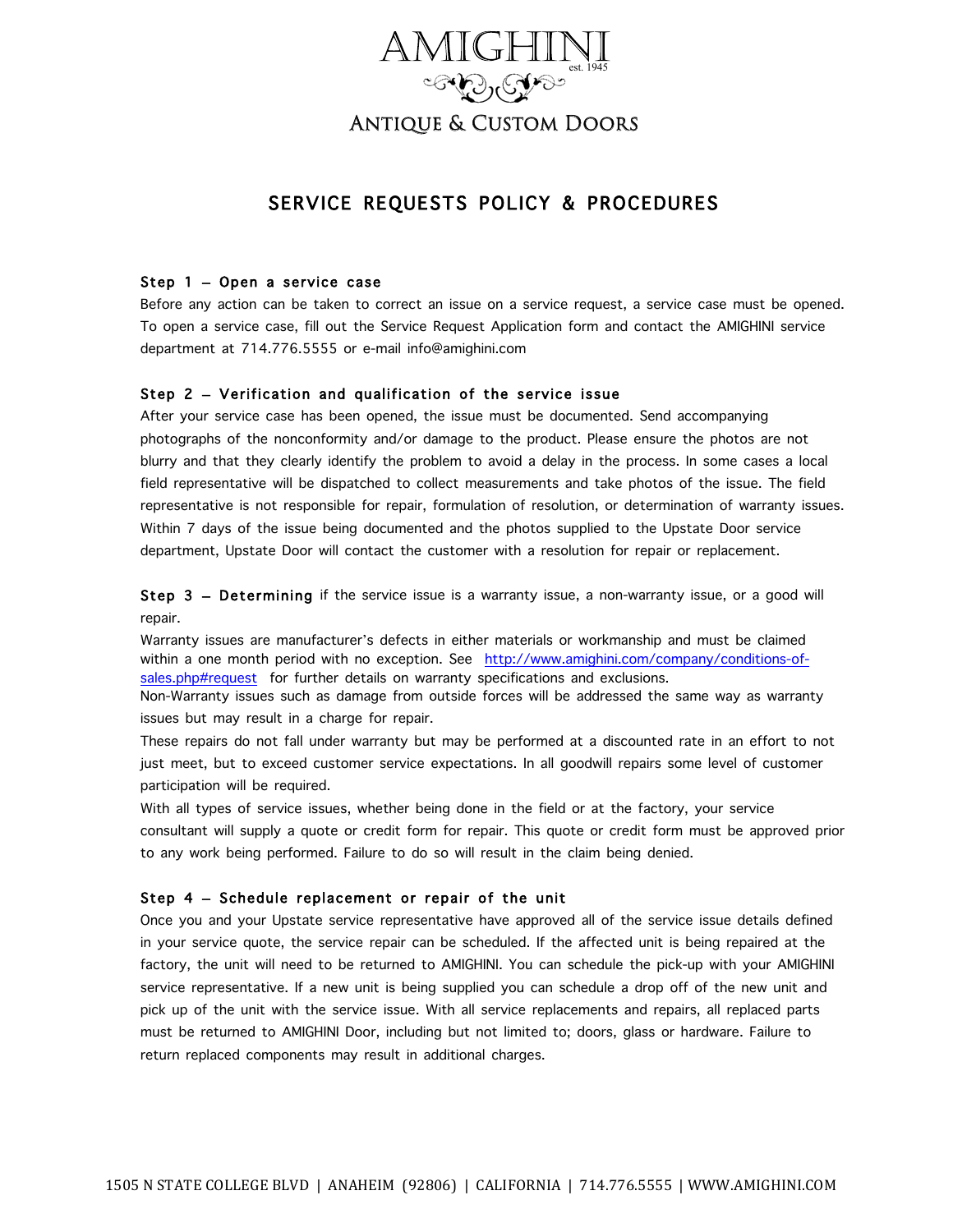

# Antique & Custom Doors

### SERVICE REQUEST APPLICATION

General Information Customer Name Job Name Invoice # Door Size

AMIGHINI will not warranty doors wider than  $3'-6''$  or doors with a height greater than  $8'-0''$  (1 3/4" & 2 1⁄4" Thickness) and doors wider than 3'-0"\* or doors with a height of 7'-0"\* (1 3/8" Thickness), against bow or twist. AMIGHINI will build doors outside of our warranty limits with engineered stiles and rails (if applicable) to minimize the likelihood of warping. However each individual case will be reviewed and at the discretion of Upstate Door, actions may be taken to resolve the issue.

### Please Answer the Following Questions

- Has the door been modified from its original size?
- Have items been applied to the door in the field?
- Has the door been finished (paint/stain/sealer) on all 6 sides?
- When was the door finished? (Specific dates please)
- If painted, what color paint has been applied to the door?
- What is the overhang? (directly above the door in question) \*Exterior units must have an overhang/awning above it that extends 1/2 the distance of the entry area (measured from the foot of the door to the base of the overhang)
- In a brief description, what is the issue with the door?
- Check to make sure the door is properly installed; check the plumb and square of the door opening.
- Make sure that hinges are in place and that the hinge screws are properly installed and completely screwed into the jamb.
- Check the door to make sure that it is completely sealed (paint, stain or other finishing agent) along the front and back fact, top, bottom and both side edges of the door, as well as, behind all hardware that is installed in or on the door.
- If using the door stop as a guide to determine that the door is defective, please measure the distance from edge of jamb to the edge of the door stop to ensure that the door stop has not moved due to improper nailing/installation, or while during the process of moving furniture it has not been bumped out of alignment.
- Place a straight edge on the door (must be at least the same length as the dimension you are checking).